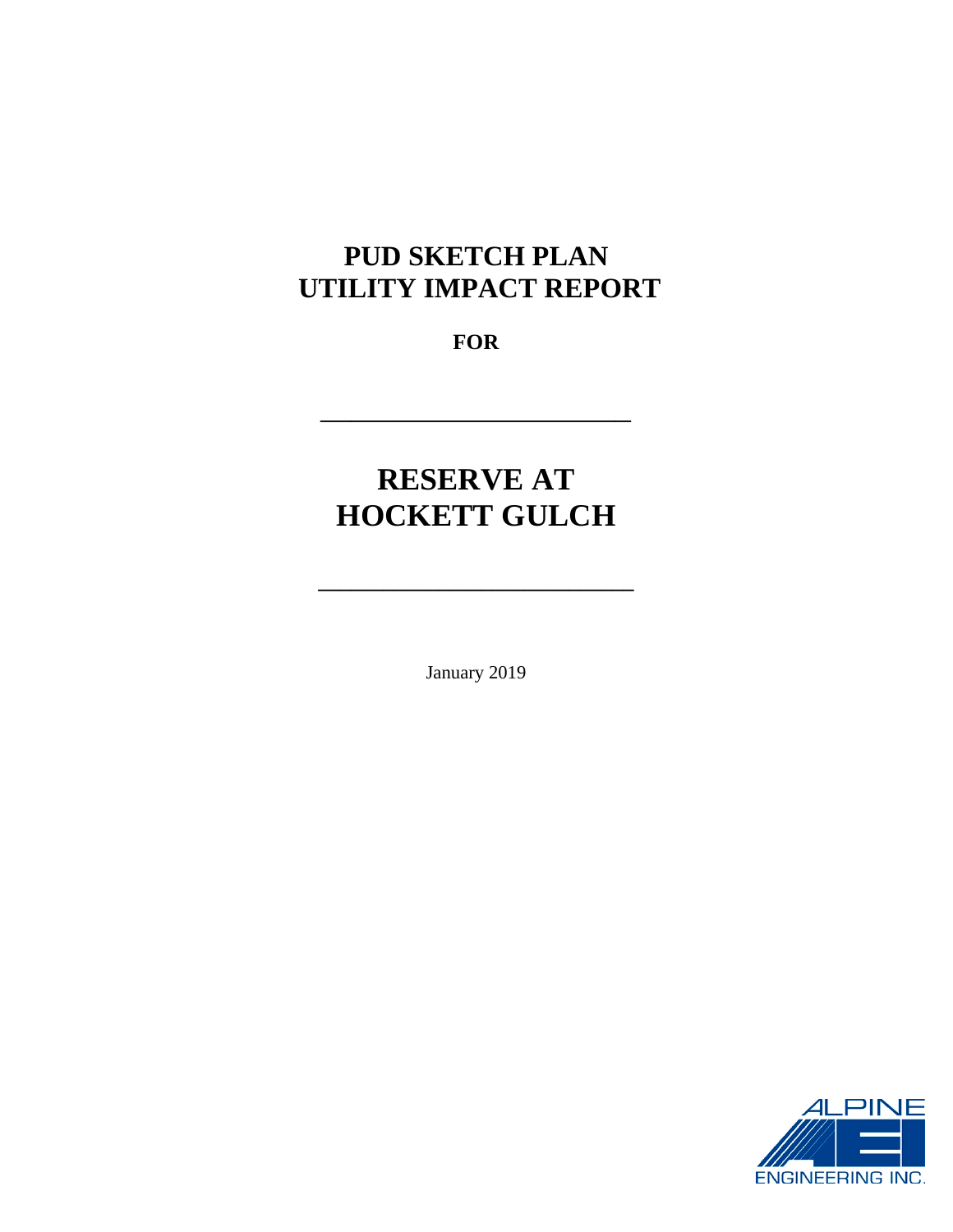# **PUD SKETCH PLAN UTILITY IMPACT REPORT**

**FOR** 

 $\overline{\phantom{a}}$  , where  $\overline{\phantom{a}}$  , where  $\overline{\phantom{a}}$  , where  $\overline{\phantom{a}}$  , where  $\overline{\phantom{a}}$ 

# **RESERVE AT HOCKETT GULCH**

**\_\_\_\_\_\_\_\_\_\_\_\_\_\_\_\_\_\_\_\_\_\_\_\_\_\_\_\_\_** 

January 2019

| Prepared for: | <b>Brue Baukol Capital Partners</b><br>1555 Blake Street, Suite 210<br>Denver, CO 80202 |
|---------------|-----------------------------------------------------------------------------------------|
| Prepared by:  | Alpine Engineering, Inc.<br>P.O. Box 97<br>Edwards, Co 81632<br>$(970)$ 926-3373        |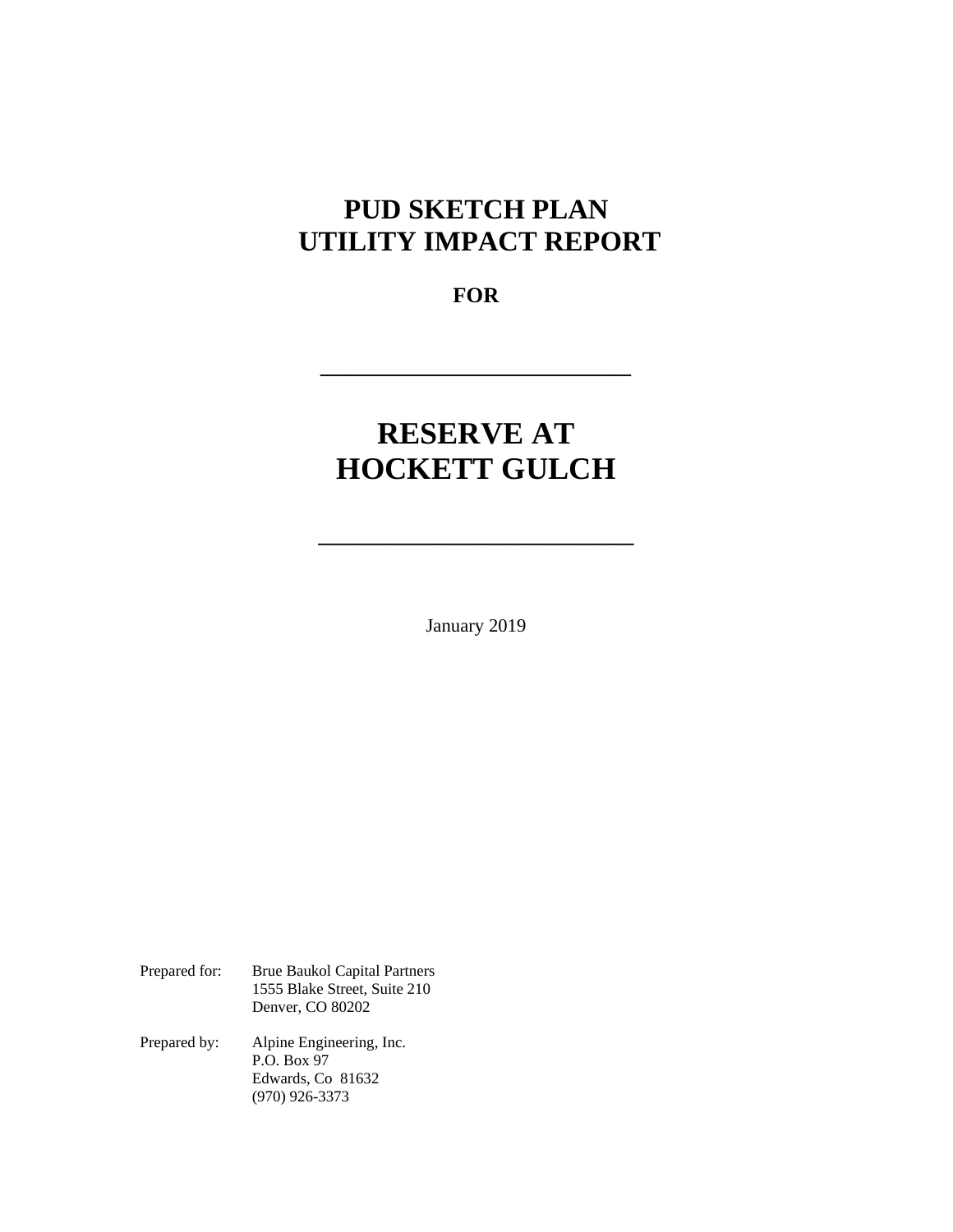## **TABLE OF CONTENTS**

|                 | Vicinity Map                             |      |
|-----------------|------------------------------------------|------|
|                 | Zoning and Development Plan              |      |
|                 | Illustrative Conceptual Development Plan |      |
| $\mathbf{I}$ .  |                                          | Page |
| $\mathbf{II}$ . |                                          |      |
| Ш.              |                                          |      |
| IV.             |                                          |      |
| $V_{\cdot}$     |                                          |      |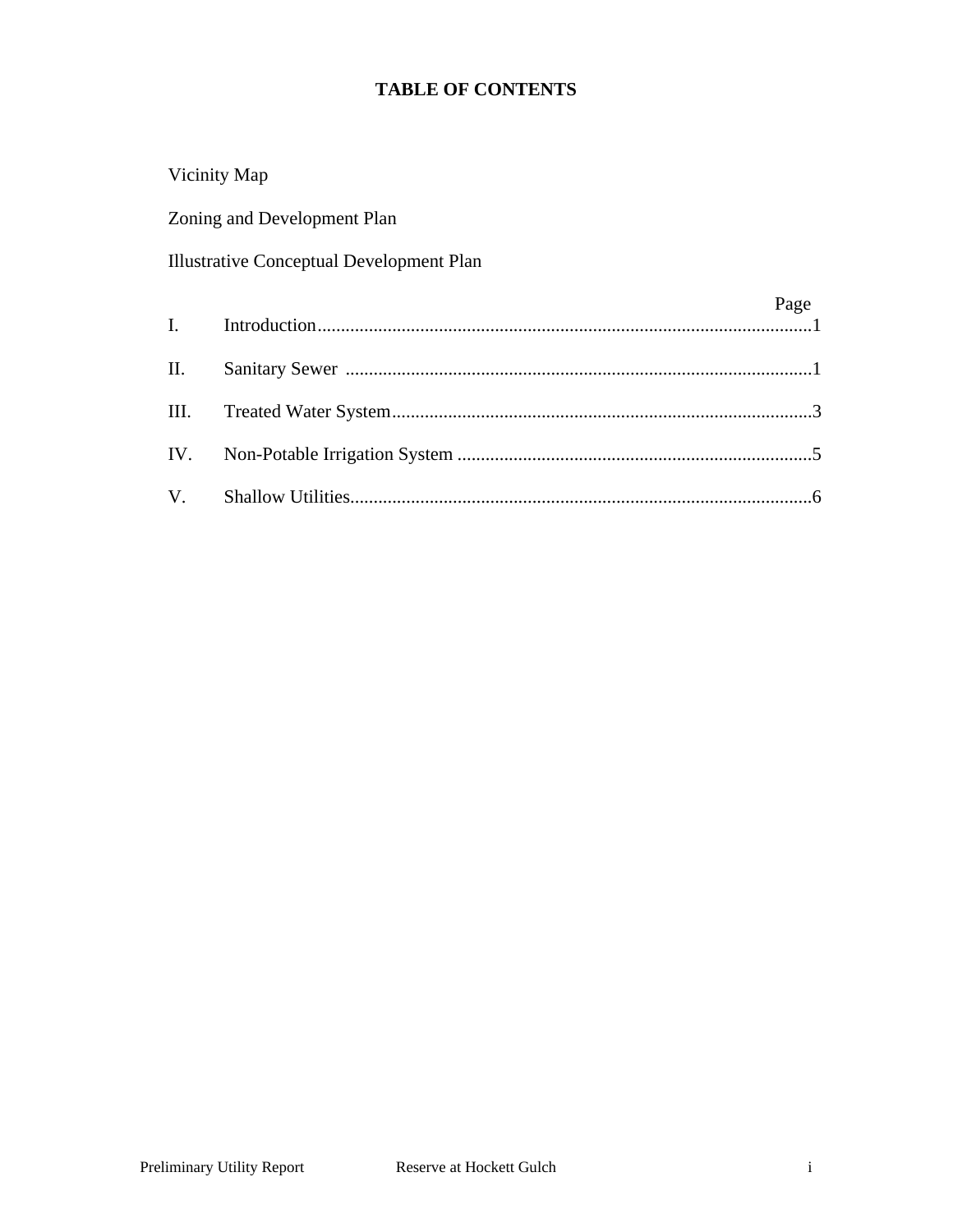#### **I. Introduction.**

The Reserve at Hockett Gulch project is proposed to be on a 29.65-acre parcel of land at the western edge of Eagle Ranch. The parcel is bordered by Highway 6 along the west and Green Acres Mobile Home Park to the north, Sylvan Lake Road and Town of Eagle Open Space to the east, and private property to the south and west.

The Reserve at Hockett Gulch property is proposed to be annexed into the Town of Eagle which would in turn provide water service and sanitary collection service to the project.

The conceptual plan for the Reserve at Hockett Gulch property includes both commercial and residential development. The Concept Plan for Reserve at Hockett Gulch includes three development parcels and two open space parcels. The PUD allows up to 500 residential units and 30,000 square feet of commercial uses.

#### **II. Sanitary Sewer**

The Reserve at Hockett Gulch sanitary sewer will connect to the Town of Eagle's existing 21" trunkline located at the northern edge of the property. The collected sewage from Reserve at Hockett Gulch will flow through the existing trunkline and will then be treated at the Town's sewer treatment plant located at the confluence of Brush Creek and the Eagle River, just downstream of the proposed project.

The existing 21" sanitary sewer trunkline was designed and installed as a part of the first filing of Eagle Ranch in 1999. The trunkline was sized to accommodate sewage volumes from Eagle Ranch, Reserve at Hockett Gulch, Adams Rib Ranch and additional development of Adams Rib parcels upstream of the Lower and Upper Ranch parcels. See the attached Adams Rib Ranch exhibit showing the proposed project site plan in relation to Eagle Ranch. The Haymeadow project was carved out of the Upper Ranch parcel as the westerly most 660 acres and is proposed to have 867 residential units.

The sewer main through Eagle Ranch was sized based on the Adams Rib Ranch proposal which was approximately 1540 acres and the last iteration contained a minimum of the following:

- Two 18 hole golf courses
- Church
- Recreation center
- Two clubhouses
- Hotel
- Approximately 1600 residential units

When the trunkline was installed as part of the Eagle Ranch construction, there was a cost recovery agreement between Eagle Ranch and the Town of Eagle based on the number of proposed units within Adams Rib as a pro rata share of the cost of the installation.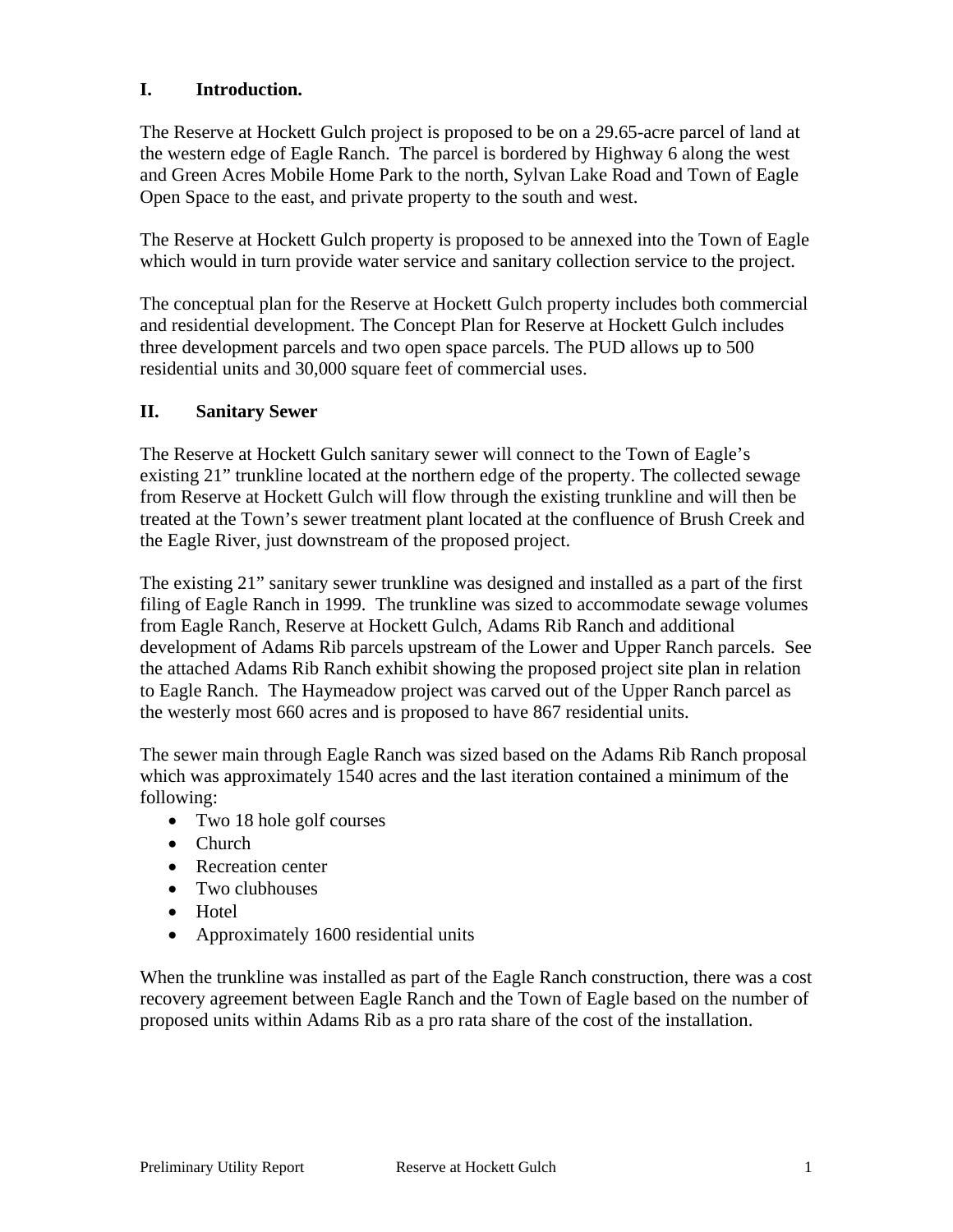Based on the high number of proposed units for the now defunct Adams Rib Ranch project, the trunkline sizing was based on a conservative amount of future density which exceeds the number of units proposed for Haymeadow and Reserve at Hockett Gulch combined. Therefore, there should be more than adequate capacity in the existing 21" diameter trunk line to accommodate the proposed project sewer volume.

Typically, municipalities will have a Sewer System Master Plan prepared to identify WWTP and sewer trunkline capacities so that proposed land use decisions can be based on the ability to serve future areas identified for growth based on a future land use map.

The existing 21" sewer trunkline is parallel and just north of an existing 24" diameter irrigation pipe. An access path for both the sanitary sewer and irrigation piping will be constructed in the area between the two pipes and will then connect to the proposed roadway system within RHG.



Figure 1 Adams Rib Ranch Development Plan circa 1999

Within the Reserve at Hockett Gulch site 8" diameter sewer main lines are proposed to serve the proposed development. The sewer mains would typically fall within road rights of way or where outside of the right of way, a public sewer easement would be dedicated to the Town of Eagle. It is understood that the Town does not allow trees or other large landscaping items within their public sewer easements.

Projected sewer effluent volumes for the Reserve at Hockett Gulch at buildout are shown in Table 1 below, and illustrate that a proposed pipe diameter of 8" will be sufficient to accommodate the peak sewer volumes at buildout of the entire project.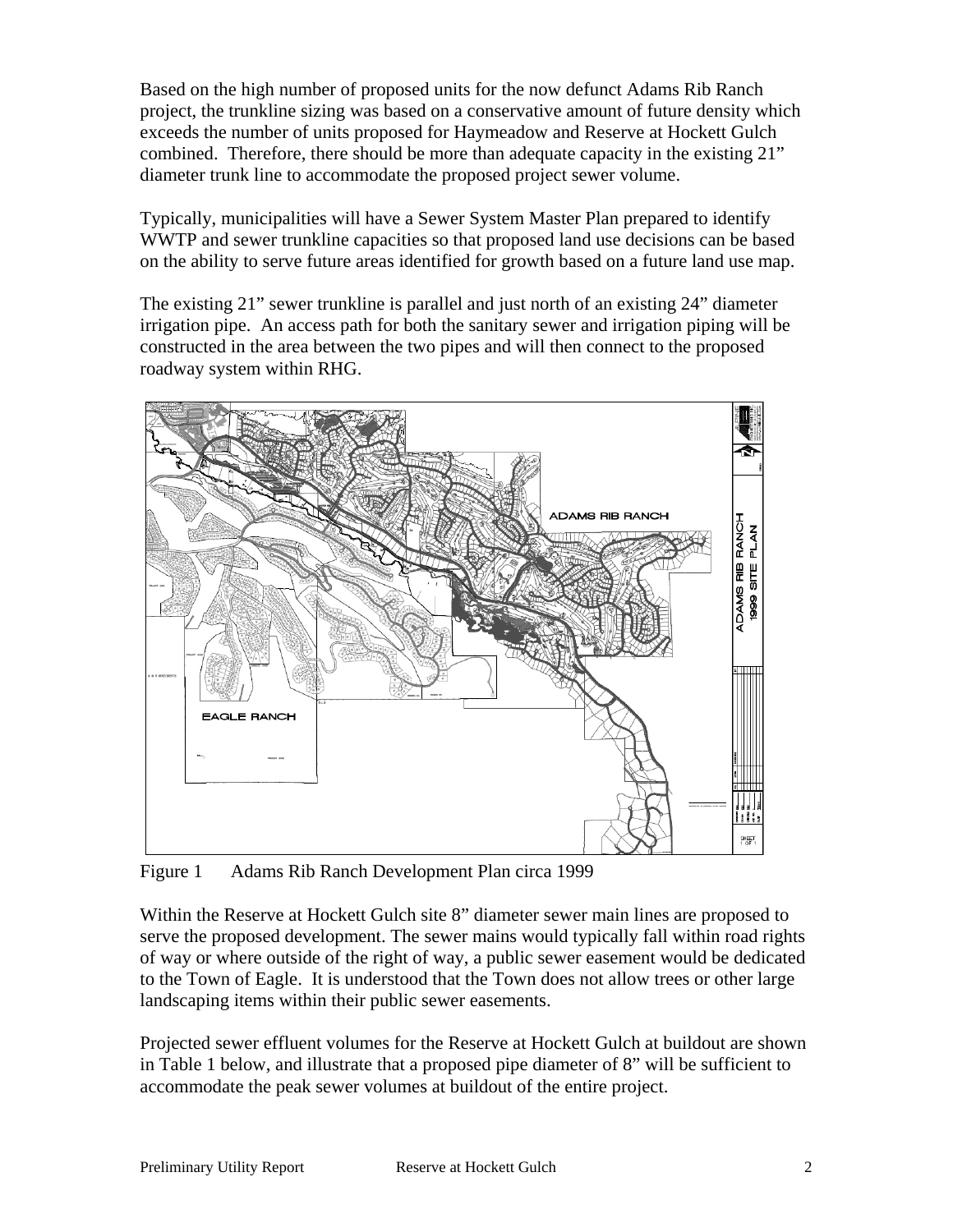### **TABLE 1: RESERVE AT HOCKETT GULCH SEWAGE VOLUME**

#### **Peak Day Volume at Buildout**

#### **Commercial Use**

| <b>Density Type</b> | <b>Square</b><br>Footage | <b>Sewage</b><br><b>GPD/1000 SF</b><br>Gross<br><b>Building</b> | Average<br>Daily<br>Volume<br>(Gallons) | <b>Peaking</b><br>Factor | Peak Day<br>Volume<br>(Gallons) |
|---------------------|--------------------------|-----------------------------------------------------------------|-----------------------------------------|--------------------------|---------------------------------|
| Commercial          | 30,000                   | 400 *                                                           | 12,000                                  | 1.5                      | 18,000                          |
| <b>TOTALS</b>       | 30,000                   |                                                                 | 12,000                                  |                          | 18,000                          |

\* Flowrates taken from City of Denver Public Works and averaged for restaurants, office building and stores

## **Residential Use**

| <b>Density Type</b>    | Unit<br>Count | <b>Persons</b><br>Per Unit | <b>Sewage</b><br><b>Volume Per</b><br><b>Capita Daily</b><br>(Gallons) | Average<br><b>Daily</b><br>Volume<br>(Gallons) | <b>Peaking</b><br>Factor | <b>Peak Day</b><br><b>Volume</b><br>(Gallons) |  |
|------------------------|---------------|----------------------------|------------------------------------------------------------------------|------------------------------------------------|--------------------------|-----------------------------------------------|--|
| Residential (1 bdrm)   | 200           | 2.0                        | 36                                                                     | 14,400                                         | 1.5                      | 21,600                                        |  |
| Residential (2 bdrm)   | 200           | 2.6                        | 48                                                                     | 24.960                                         | 1.5                      | 37,440                                        |  |
| Residential $(2+bdrm)$ | 100           | 3.2                        | 60                                                                     | 19,200                                         | 1.5                      | 28,800                                        |  |
| <b>TOTALS</b>          | 500           |                            |                                                                        | 58,560                                         |                          | 87,840                                        |  |

## **TABLE 2: TYPICAL PIPE CAPACITY**

| <b>Pipe</b><br><b>Size</b><br>(inch) | <b>Pipe</b><br><b>Material</b> | Pipe<br><b>Diameter</b><br>(f <sup>t</sup> ) | Manning's<br>(n) | Slope<br>$0.50\%$ | Area A<br>$(f t^2)$ | <b>Wet Area</b><br>$\frac{1}{2}$ full<br>$(f t^2)$ | Wet Perim.<br>$\frac{1}{2}$ full (ft <sup>2)</sup> | <b>Hydraulic</b><br><b>Radius</b><br>(f <sup>t</sup> ) | Velocitv<br>$\mathcal{I}$ (ft/sec) | <b>Flow O</b><br>$({\rm ft}^3/{\rm sec})$ | <b>Flow O</b><br>(gal/sec) | <b>Flow O</b><br>(gal/day) |
|--------------------------------------|--------------------------------|----------------------------------------------|------------------|-------------------|---------------------|----------------------------------------------------|----------------------------------------------------|--------------------------------------------------------|------------------------------------|-------------------------------------------|----------------------------|----------------------------|
|                                      | <b>PVC</b>                     | 0.667                                        | 0.013            | 0.005             | 0.349               | 0.175                                              | .047                                               | 0.167                                                  | 2.45                               | 0.43                                      | 3.19                       | 275.967.21                 |
| 10                                   | <b>PVC</b>                     | 0.833                                        | 0.013            | 0.005             | 0.545               | 0.273                                              | .309                                               | 0.208                                                  | 2.84                               | 0.77                                      | 5.79                       | 500,399.07                 |
| 12                                   | <b>PVC</b>                     | .000                                         | 0.013            | 0.005             | 0.785               | 0.393                                              | 1.571                                              | 0.250                                                  | 3.21                               | 1.26                                      | 9.42                       | 813.753.51                 |
|                                      | <b>PVC</b>                     | .250                                         | 0.013            | 0.005             | .227                | 0.614                                              | .964                                               | 0.313                                                  | 3.72                               | 2.28                                      | 17.08                      | 1.475.543.04               |
| 18                                   | <b>PVC</b>                     | .500                                         | 0.013            | 0.005             | .767                | 0.884                                              | 2.356                                              | 0.375                                                  | 4.20                               | 3.71                                      | 27.77                      | 2,399,541.50               |
| $^{\circ}$ 1<br>∠⊥                   | <b>PVC</b>                     | .750                                         | 0.013            | 0.005             | 2.405               | .203                                               | 2.749                                              | 0.438                                                  | 4.67                               | 5.62                                      | 42.06                      | 3,633,984.00               |

#### **Projected Peak Sewage Volume at buildout of Reserve at Hockett Gulch = 87,840 gpd (2.4172% of capacity)**

#### **III. Treated Water System**

The proposed treated water distribution system for Reserve at Hockett Gulch is anticipated to connect to the town's existing water main line infrastructure within Sylvan Lake Road along the eastern boundary of the project.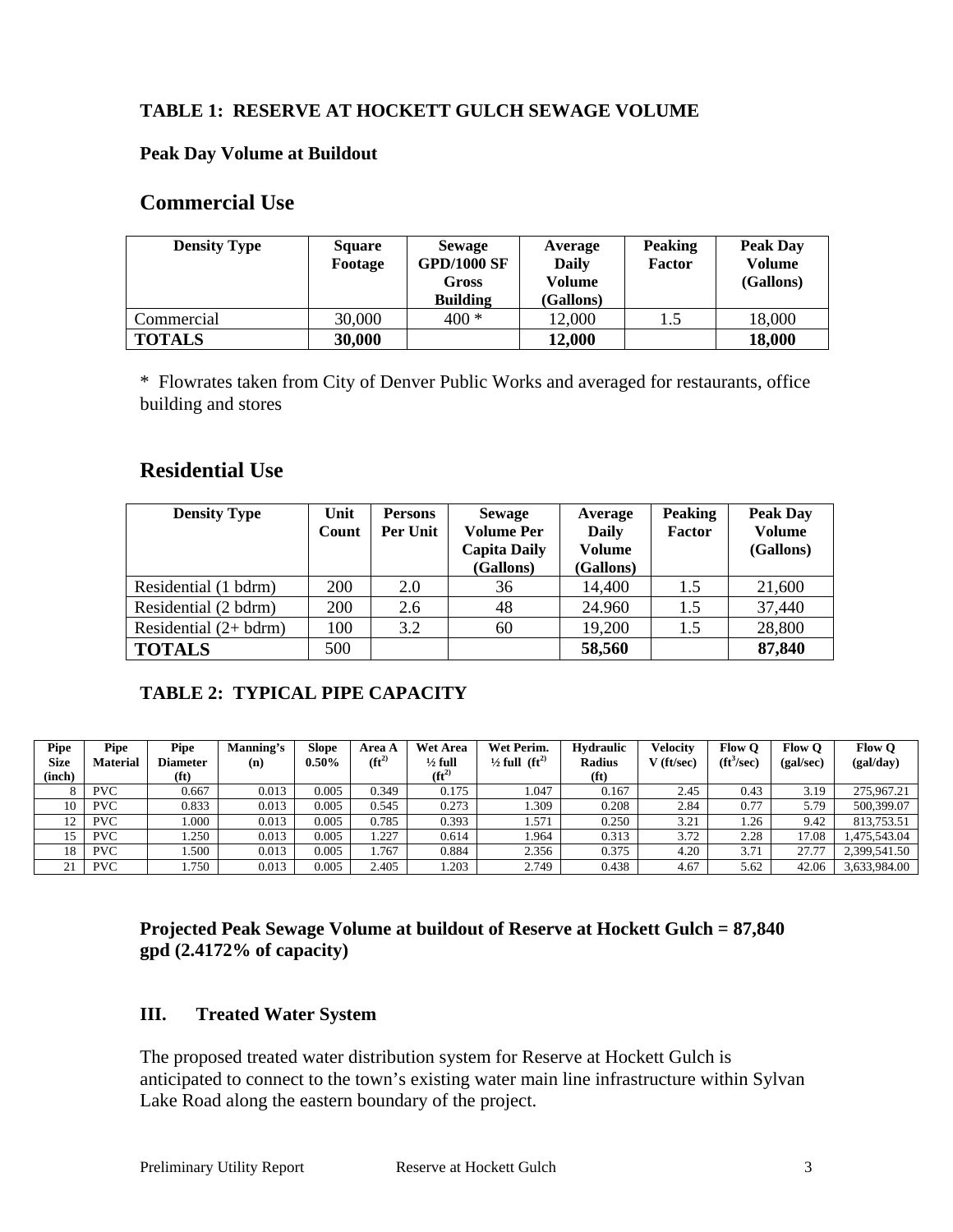The proposed treated water distribution system for Reserve at Hockett Gulch is anticipated to connect to the town's water main line infrastructure within Sylvan Lake Road at the eastern side of the project and eventually being looped to the town's new Lower Basin Water Treatment Facility (LBWTP)

The water demand for the project is summarized in a report prepared by Aquacraft Water Engineering dated December 14, 2018 which was submitted to the town for review. The Aquacraft study contains the proposed number and type of units with estimates of in house water usage by unit type. Reserve at Hockett Gulch is proposing to utilize a nonpotable irrigation system which is summarized in section IV of this report.

The town's engineering consultant, Mott MacDonald has prepared two technical memos summarizing the hydraulic regime for this project. The first memo was issued on July 19, 2018. The report states that the RHG water system as proposed meets the criteria for water service and fire protection. The second technical memo was issued on October 23, 2018 as an evaluation of the water distribution system related to upsizing of the proposed water main through the RHG site in conjunction with the construction of the LBWTP. The report recommends that the town participate in a cost sharing agreement to upsize one of the project water mains from 12" to 16" diameter. RHG is amenable to working with the town to upsize the water main through the project to the connection point to the existing 8" water main in Sylvan Lake Road. A 16" stub is proposed at the northern end of the RHG site where the town would connect and extend the 16" main north to the LBWTP. The timing of the first phase of RHG construction and the town's 16" water line extension are still to be determined.

The proposed water system for the RHG project at buildout would have the 16" main line installed by the town at the LBWTP and extended to the RHG project with the 16" main proposed for the northern roadway and connecting to an upsized water main in Sylvan Lake Road and further on to Capitol Street in Eagle Ranch where it would connect to an existing 16" water line. Internal to the project would be a series of looped 12" and 8" water mains connected to the 16" looped line.

RHG is proposing to connect at two locations to the existing 8" water main in Sylvan Lake Road (upsized to 16" in the future by the town). The northerly connection point is proposed at the intersection of the access drive to the medical center and to RHG. The southerly connection is shown approximately 330' to the south of the entry drive. The southerly connection point has been selected to minimize the impact to the existing paved path and associated storm piping.

The goal of the proposed RHG water system is to minimize or eliminate dead end runs and to have multiple loops within loops to provide adequate fire flows and to provide redundancy in the system.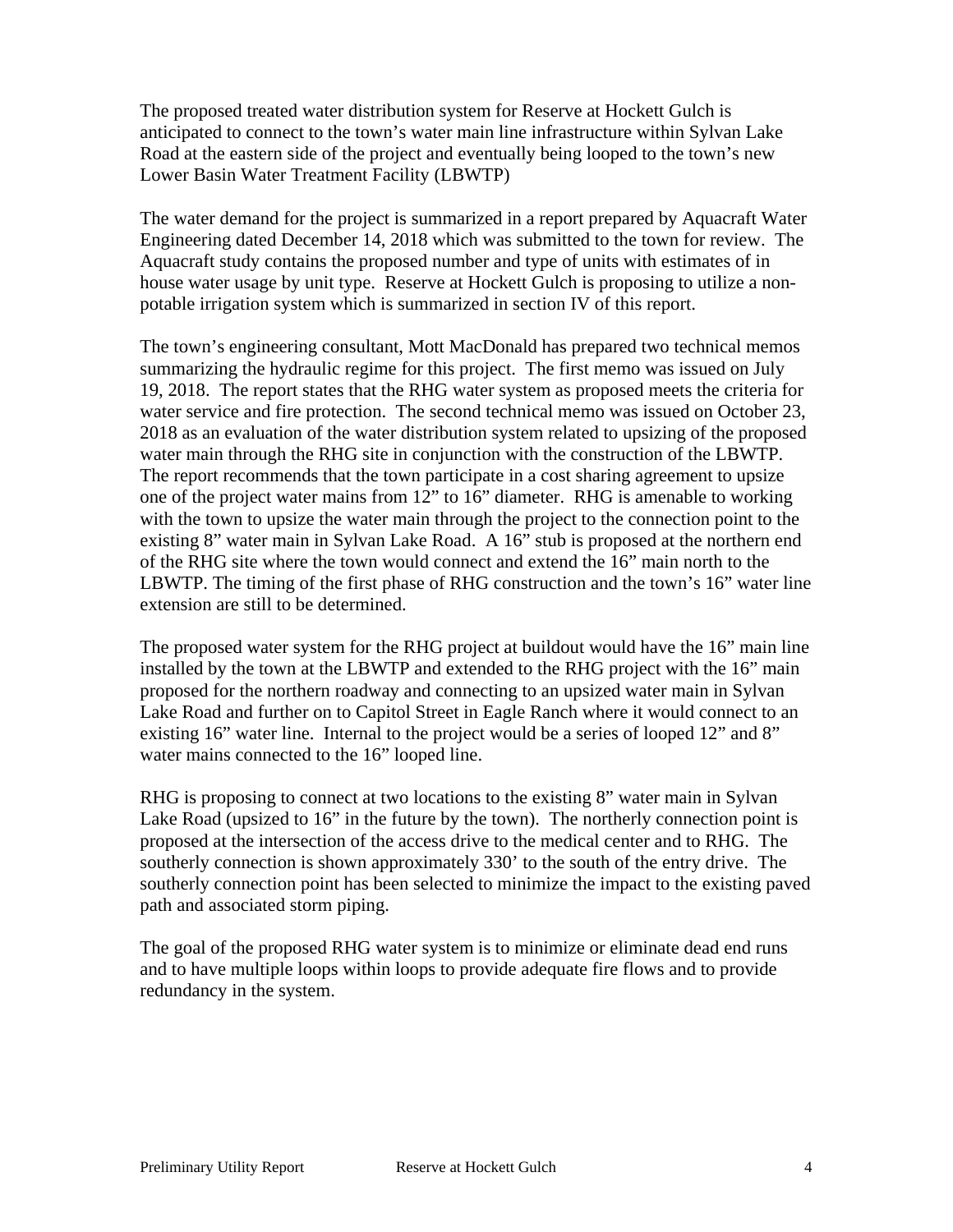Water services to commercial units or multi-family units will be designed in compliance with Town Design Standards. Water line easements will be created and dedicated to the Town by Final Plat for all water mains outside of the public right-of-way.



Figure 2 Town of Eagle Water System Pressure Zones

### **IV. Non-potable Irrigation System**

The Reserve at Hockett Gulch is proposing to utilize a raw water irrigation system to serve the project for outdoor irrigation uses. The concept and location for the proposed system is based on the memo prepared by Resource Engineering dated September 17, 2018. The concept for water supply is summarized in the Resource memo to use a portion of the Ditch No. 3 water rights and to file for an alternate point of diversion downstream on Brush Creek.

The raw water system would likely include some form of surface diversion from Brush Creek to a wet well and pump station that would have a raw water force main that would run to the RHG site and terminate in a meter vault. The standard irrigation system would connect at the meter vault and serve as the source of water for landscape irrigation. RHG intends to be in compliance with the town's 5 year water efficiency plan for landscaping and irrigation and other outdoor uses supplied by this proposed raw water system.

AEI has shown two potential location options for the intake and pump station along Brush Creek (Sheet C3.03 Civil Sketch Plans). Option 1 was suggested by the Resource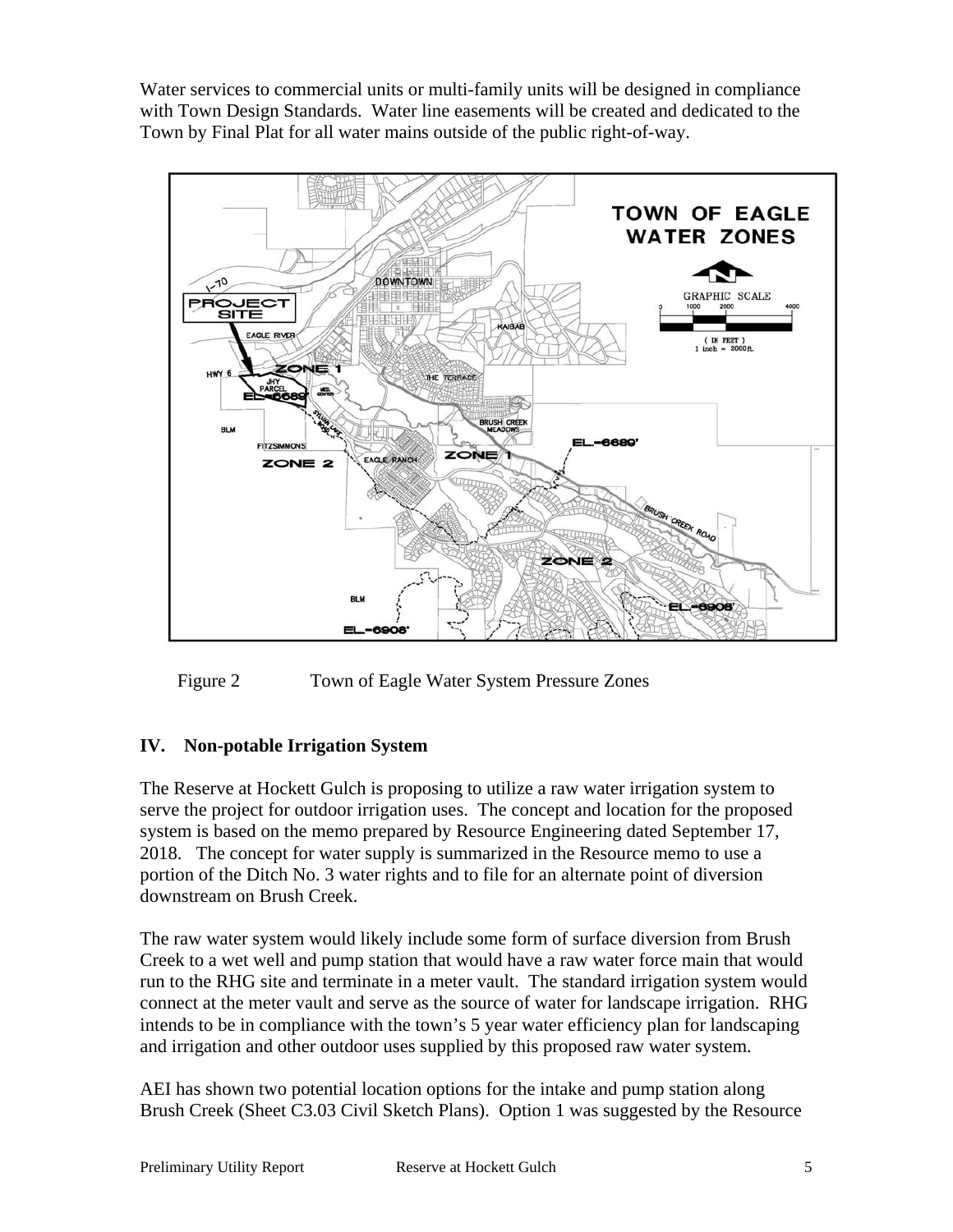Memorandum and is located immediately downstream of the Sylvan Lake Road bridge over Brush Creek. The location is on a parcel of town open space that lies between the Sylvan Lake Road ROW and the Green Acres Mobile Home Park parcel. Per the wetland delineation report for Eagle Ranch, this area is predominantly wetlands and riparian vegetation. The construction of the intake and pump station would require trenching of the force main and the installation of an access drive to the pump station for access by public works staff. This option would have significant wetland impacts.

The alternate location shown as Option 2 would be located on Brush Creek east of Sylvan Lake Road also on a town open space parcel. This location could be accessed from the existing 10' wide asphalt path system and would be much less impactive to wetland areas.

#### **V. Shallow Utilities**

Shallow utility service (electric, communication, gas) to the Reserve at Hockett Gulch project is available at the eastern end of the project along Sylvan Lake Road. There is also opportunity along Highway 6 for connection to low pressure gas and communication facilities, which could potentially allow for looping of these services.

There are two gas lines that bisect the parcel from west to east. One is a 6" steel high pressure line that runs from Highway 6 at the northwest corner of the site, crosses the parcel and extends through Eagle Ranch. The other one is an 8" steel low pressure gas line that runs generally parallel to the high pressure line. This low pressure line provides gas to Eagle Ranch, Haymeadow and to parcels further south along Brush Creek.

It is likely that both lines will need to be relocated away from the proposed development areas within the site. We are currently showing a rerouting of both lines along the southern edge of the site on the Utility Plan however, an evaluation by Black Hills Energy will be needed to determine the final location for both the high pressure and low pressure lines. These gas lines are to be relocated by Black Hills under the terms of the easement granted to the property owner.

Proposed electric service from Holy Cross Energy will likely connect to the existing underground primary electric lines located in the Sylvan Lake Road R.O.W. There is also a section of existing overhead electric located along the western end of the property running adjacent to Highway 6. This line will probably need to be buried or raised in place for some portion of the run to accommodate the proposed access point into the project site from Highway 6. As the site plan is refined, plans will be sent to Holy Cross Energy for review and for them to provide input on the best design layout for the extension of primary electric in to the site. Electric mains and services interior to the property will be installed as single phase underground runs, primarily located within project roadways.

Gas service (low pressure) is anticipated to be a polyethylene main running within the project roadways with services stubbed out for development parcels.